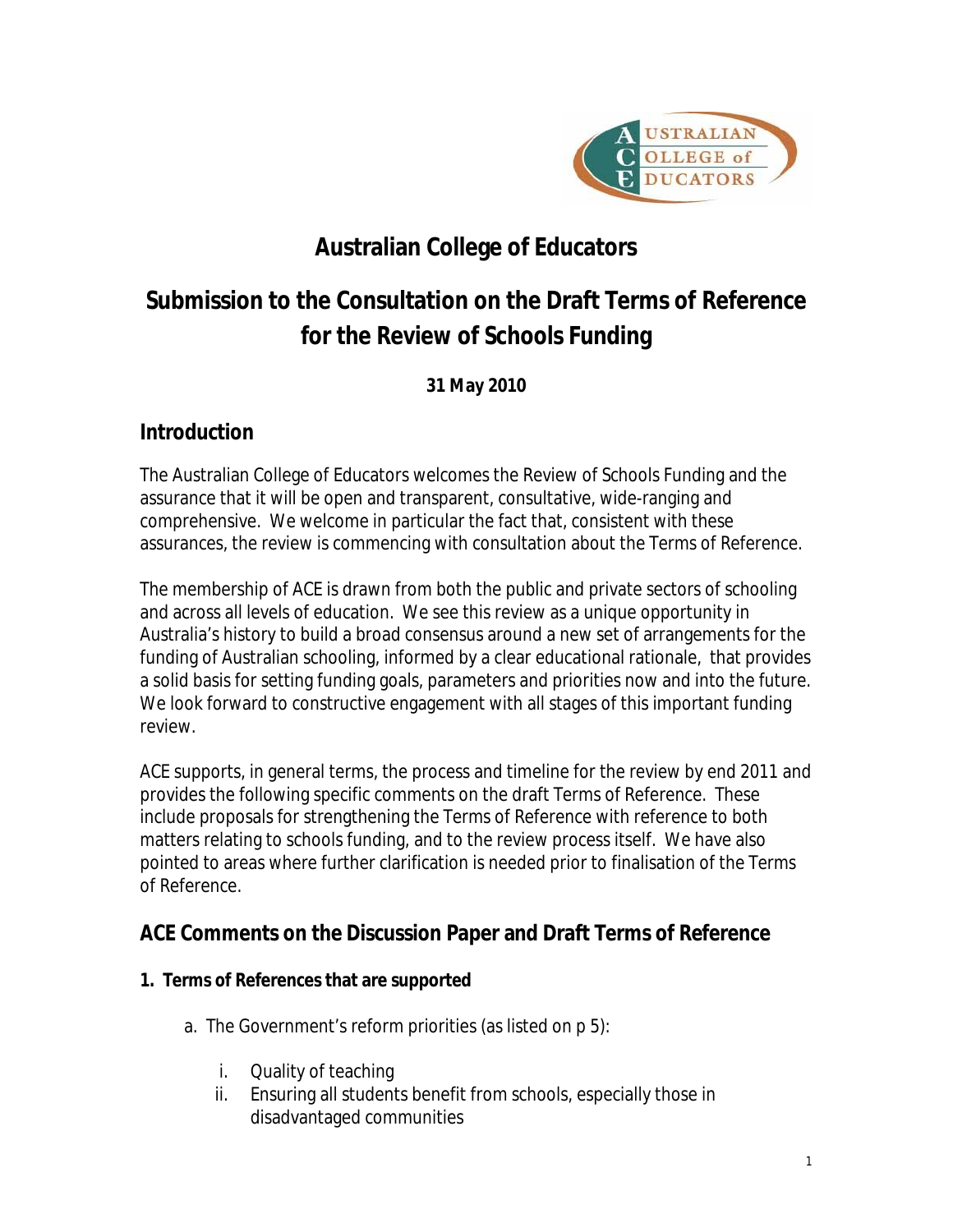- iii. Improving transparency and accountability (for distribution and utilisation of public funding, in particular)
- b. Inclusion of all sources of funding for schools in the review: Commonwealth; State and Territory; fees and income from private sources.
- c. Recognition of the historical circumstances that have created current funding arrangements (page 21).
	- i. Recognition of the need for transitional arrangements prior to moving to a new system of funding.
- **2. Proposals for strengthening the Review Terms of Reference, in relation to content and substance**
	- a. It is essential, from ACE's standpoint, that the Terms of Reference require the Panel to draw up their funding recommendations based on an explicit recognition of the purposes of schooling in Australia as set out in the Melbourne Declaration – to promote equity and excellence; and to enable all children and young people to engage successfully in learning, to become confident and creative learners and active and informed citizens<sup>i</sup>.
	- b. The Panel should be required, by the Terms of Reference, to recognise that schools funding is an important investment in the lives of children and young people and in their general as well as educational well-being; and the need to ensure that the experience of schooling is enjoyable, rewarding and valuable in itself, as well as laying the foundations for further education, training and work.
	- c. The Terms of Reference should set out the need to understand schools funding less in terms of the dollars provided and more in terms of the educational resources these dollars provide towards the achievement of these broad purposes, so that all children and young people – across the full range of school setting - are equally well supported to engage successfully in schooling and to achieve their personal best at school (i.e. there is a need to recognise the differing costs of delivering the same level of services in differing contexts).
	- d. ACE supports the statement in the Draft Terms of Reference regarding consideration of the best way to meet the costs of specific factors such as Indigeneity, location, disability and socio-economic disadvantage which can act as barriers to educational achievement, thus ensuring all students benefit from schools, especially those in disadvantaged communities. ACE argues, in addition, that the Terms of Reference should require that special account be taken of the needs of schools serving high need communities. Schools with concentrations of students who are disadvantaged invariably work with families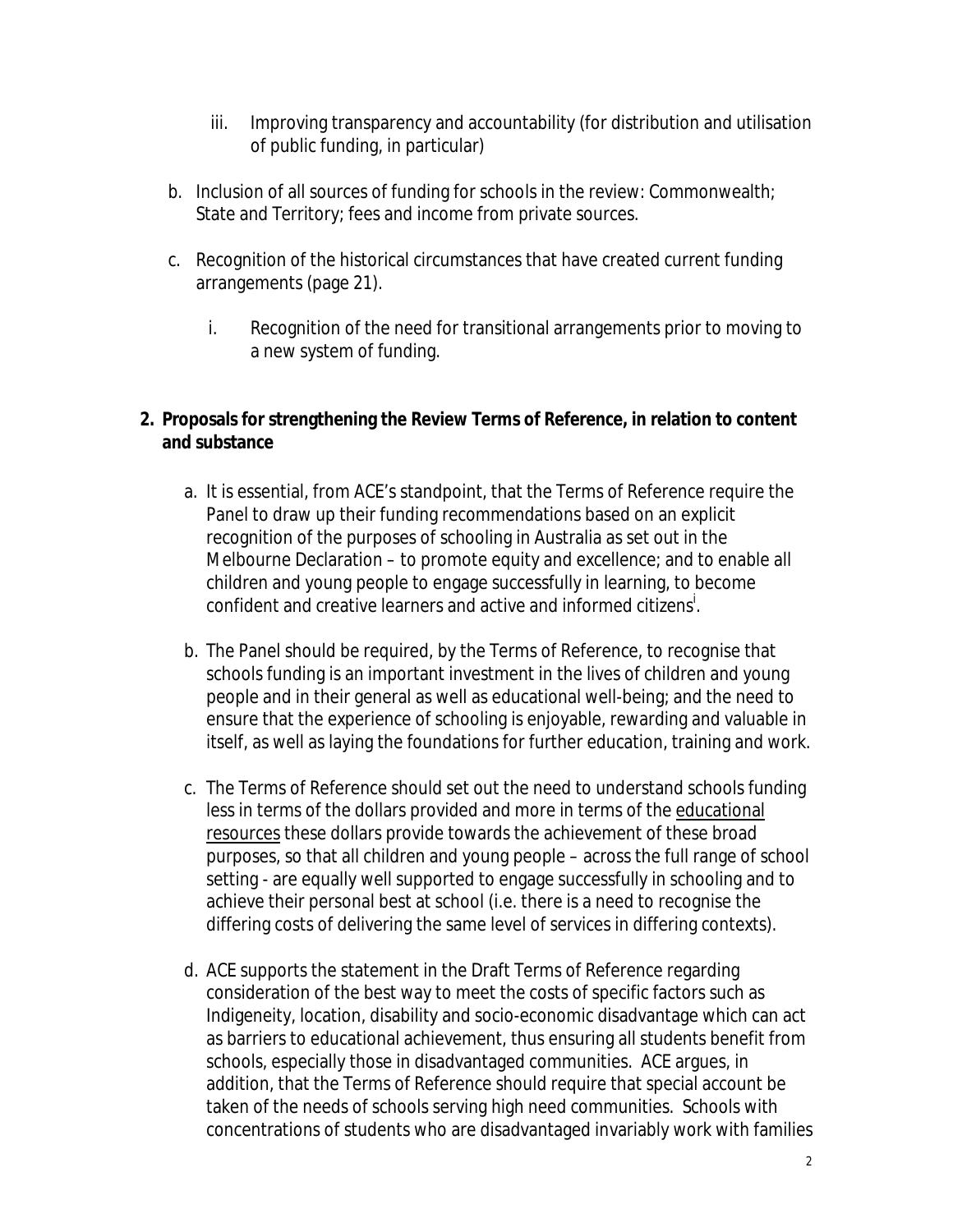and communities that also have high, unmet needs that affect both the students and the priorities and resources of the school. The interaction among these factors compounds the individual's disadvantage and the school's challenge.

- e. In relation to inclusion of all sources of funding (see 1.b. above), ACE considers that the Terms of Reference should make clear that this includes all forms of funding from those sources. For example, the Terms of Reference should make explicit that the review should encompass all forms of public support for schools, both direct and indirect. That is, in addition to the sources listed in the current discussion paper, the review should encompass school and schoolingrelated resources provided through other portfolios, both directly (e.g. Commonwealth and State/Territory portfolios for health, community services, police, the arts, etc) and indirectly (e.g. through the tax system and through the various other forms of concession and assistance to schools or individuals in respect of school-related expenditure or contributions).
- f. There is a need for the review Panel to take account of differences in the legal obligations of schools and systems and this should be made explicit in the Terms of Reference.
	- i. ACE supports the development of a new funding system that distributes funding on need 'regardless of sector' (page 21), in the sense that students in similar circumstances should be treated similarly, including in relation to the total level of resources brought to bear on their schooling.
	- ii. The review will need, however, in the context of compulsory schooling and government policies regarding school retention, to take account of the current legal realities that underpin schooling in Australia. This requires recognition of the particular legal obligation of States and Territories to provide government school systems that give access to all students free from discrimination based on gender, language, sexual orientation, pregnancy, culture, ethnicity, religion, health or disability, socio-economic background or geographic location as set out in the National Goals for Schooling) as well as being free from discrimination on the grounds of the capacity or willingness of parents or carers to make a private financial contribution towards the cost.
	- iii. The reason for requiring recognition of these legal differences in a funding review is that they entail real financial implications, which must be taken into account.
- g. ACE agrees with the statement that current funding arrangements have resulted in shared responsibilities by all governments (see page 21), but we argue that there is a need for the Review to recognise that these have largely developed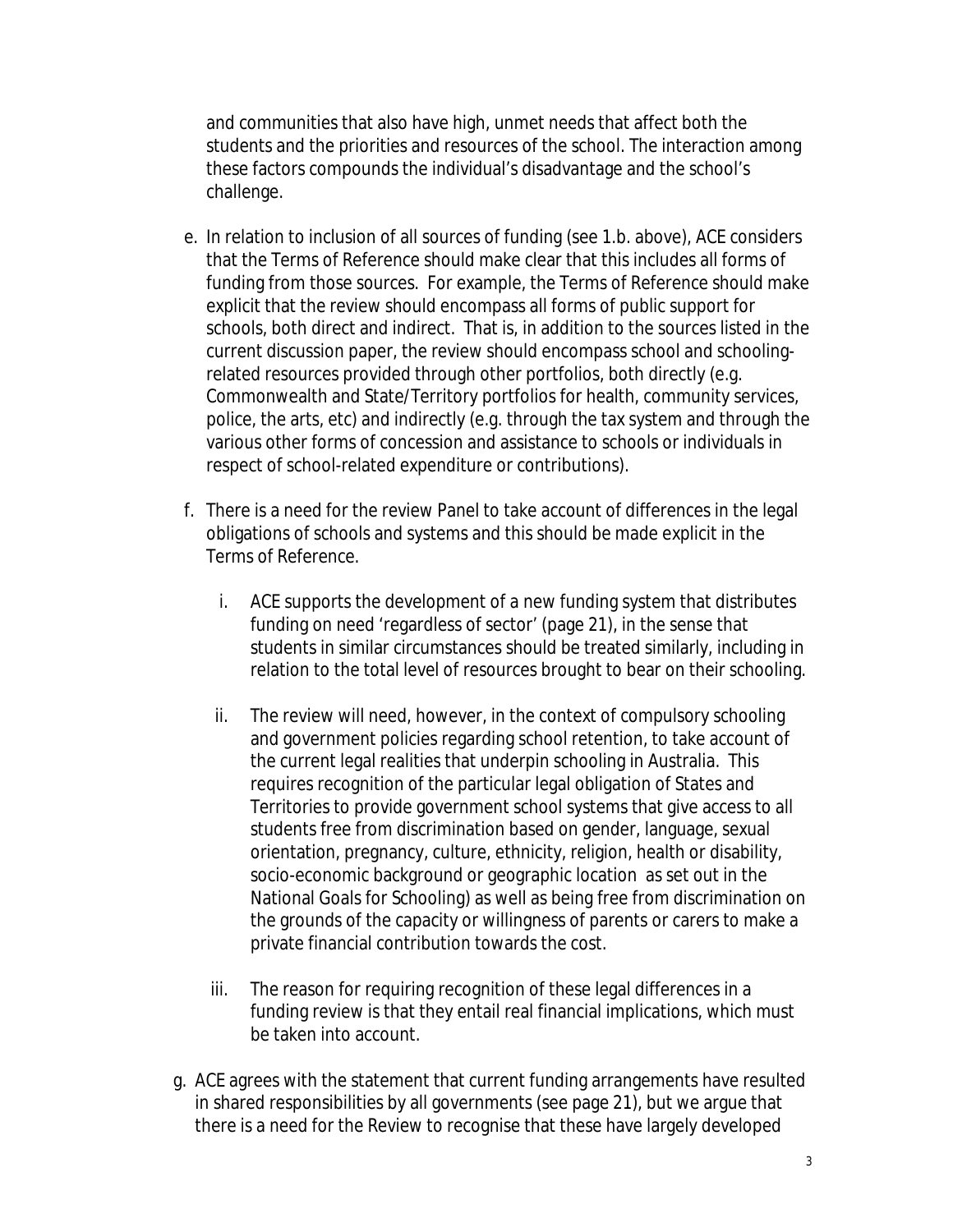without formal or explicit principles or legally-binding agreements for the division those responsibilities.

- i. It is necessary to make an explicit reference to current legal realities in the Terms of Reference, because of public confusion caused by misleading claims made by past governments that the division of responsibilities for schools funding between the Commonwealth and State/Territory levels of government is the result of the provisions of the Constitution or of past formal (but unspecified) intergovernmental agreements.
- **3. Proposals for strengthening Terms of Reference in relation to the review process**
	- a. Consistent with the commitment to openness and transparency, ACE believes that the processes followed by the review should themselves be transparent.
		- i. The Terms of Reference should set out the formal consultation process that the Panel will undertake, including the opportunities for direct discussion with professional organisations
	- b. The Terms of Reference should include the requirement for the Panel's recommendations to be tabled and made publicly available prior to policy decision, to allow for further advice from the profession and the community on those recommendations.
	- c. All submissions (including those presented at this stage on the Terms of Reference) should be publicly available online from the date of their lodgement, in the interests of an open and informed process. The same provisions should apply as for the Bradley Review of Higher Education.
- **4. Matters requiring further clarification**
	- a. There is a number of matters which will need to be clarified in the course of finalising the Terms of Reference for the Review.
	- b. Whether the review is to consider and provide government with a range of funding options (see pages 21 and 22); and, if this is the case, whether the Panel's report will be required to outline the implications for schools of each option; or
	- c. Whether the Panel's report will itself recommend a preferred option (as implied by page 22)?